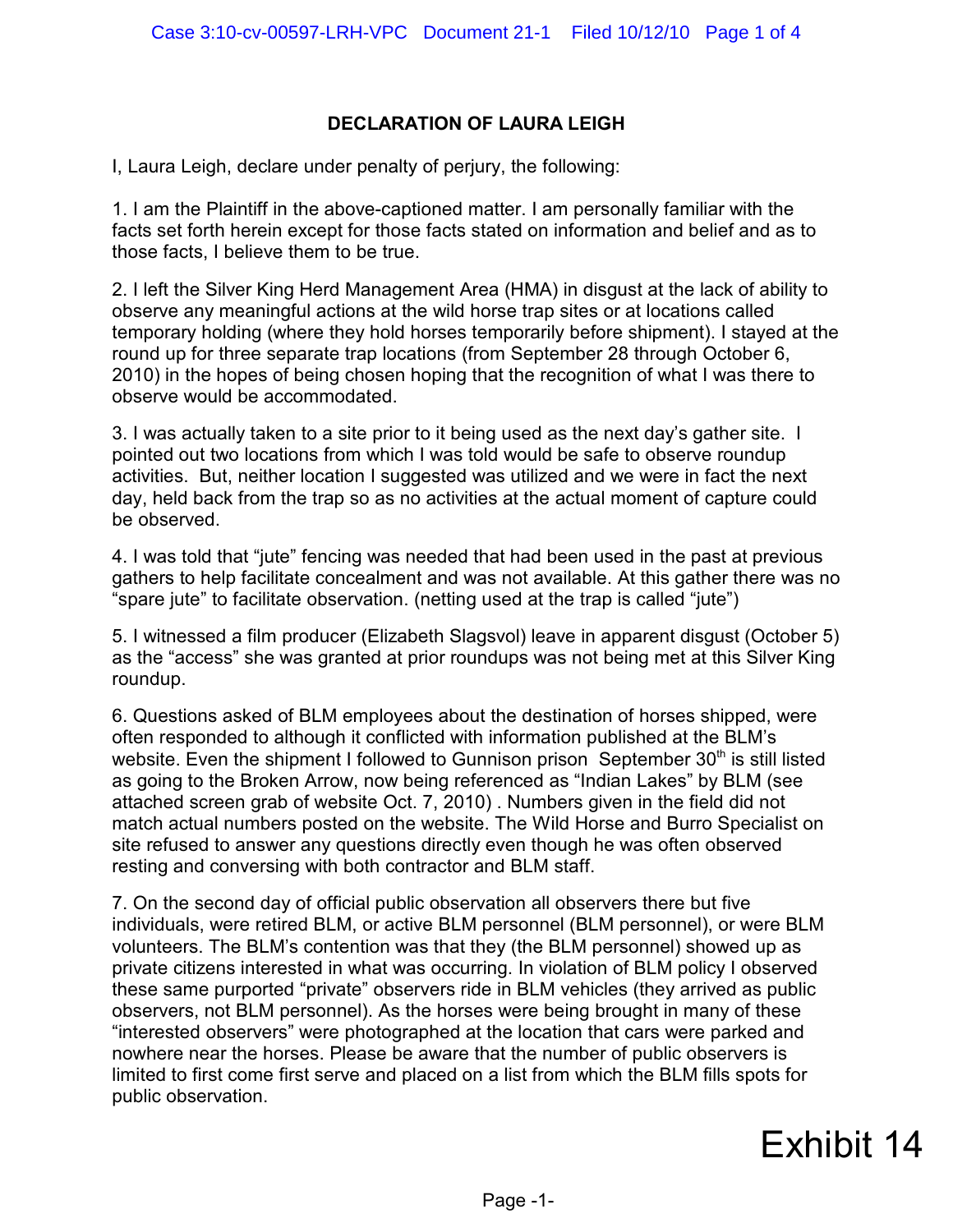8. The policy that is currently used as "safety protocol" has been created to preclude meaningful observation and is not consistent with personal, first-hand experience I have had in the past.

9. At the Wild Horse and Burro Workshop conducted in Denver CO, June 14, 2010 Lili Thomas the chosen BLM spokesperson on the issue of access was asked why public observation was being restricted. The BLM was complaining that the images and video that circulated to the public created difficulties for them in explaining their actions. They were asked if BLM would set up a camera and simply show a live feed and allow the public to make up their own mind. The individual questioning Ms. Thomas in this video clip from the workshop is me.

Link to clip: **<http://www.youtube.com/watch?v=jQ--2u6pvCY>**

10. Lili responds to my inquiries about the clamp down on access this way: "That's been one of the problems we've had; there has been a lot of video out there and . . . working with wild horses is not a pretty sight. It's caused us a really hard time in trying to explain what's happening."

11. I am informed and believe, the fact that the BLM doesn't, "do a good job with education" (words of Lili Thomas in the video clip) is no reason to preclude access to those like myself, who observe and report on their activity. My impression is, if this is the Defendants' reasoning to preclude journalists like me from having true access, it seems the "safety" protocol is not for horses and public but for the security afforded the BLM by restricting this information from reaching the public.

12. Heather Emmons, BLM PR (Declaration provided by defense as validation of current "safety protocol" for observation) was present at the Calico round up in January 2010 and while there at Calico, she personally pulled back the snow fencing so that I could stand next to the pens and photograph horses without the fence in the way. I ended up placing three of those horses I observed close-up that day at Calico, into sanctuary. I am informed and believe Ms. Emmons is very well aware that the new BLM restriction on temporary holding access is not consistent with past access. Her assertion in her declaration is curious as her experience with me in the past has been contrary to the currently imposed policy which restricts my access.

13. Ms. Emmons in her Declaration, alleges that I misrepresent the quote on "press access." I was advised by Chris Hanefeld, BLM PR Ely District, that there was no access for press other than that given to the public with the caveat "If the New York Times shows up we will give you the same access they are afforded, but we don't expect them way out here. No press access different than public and if the Times shows up we will deal with it then." (Statement to me by Chris Hanefeld).

14. At the time of shipment of the horse I requested be shipped to Broken Arrow (Indian Lakes), that was instead shipped out of state to Gunnison prison in Utah, the BLM website listed all horses as going to Indian Lakes (Broken Arrow). The decision of where to send the horse came after a conference call that has several individuals that have created affidavits for court or are directly involved in challenges I have made to this program. Additional expense and trauma to me was the result of that decision.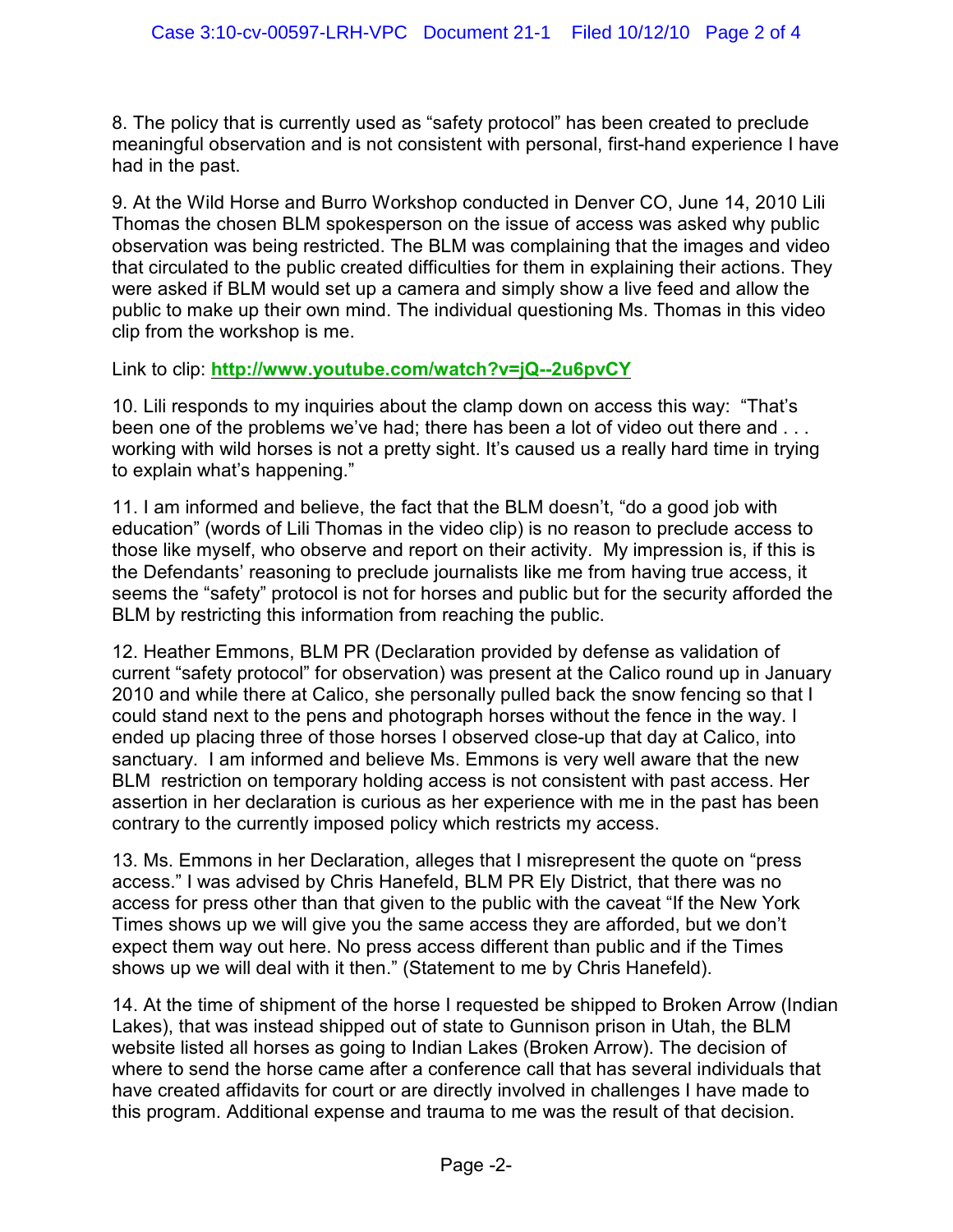## Case 3:10-cv-00597-LRH-VPC Document 21-1 Filed 10/12/10 Page 3 of 4

15. Emmons has no personal experience with adopting a horse from BLM to determine one way or other what the experience was like for me particularly since the BLM webpage only lists one shipment to Gunnison. Her comments are irrelevant and do not include contents of the conference call.

16. At the BLM gather in Twin Peaks (CA/NV) Tom Gorey, BLM PR Washington DC, came out to the roundup, (Sept. 2010). While he was there he talked about creating a national policy for press/public observation and use the protocol finalized after weeks of "discussion" in Twin Peaks. That policy allowed for public observation daily and press to be rotated down to the trapsite during operations three times each roundup.

 17. Since that conversation with Mr. Gorey I have had no access to actual trap activities. I have travelled to Tonopah and Silver King in the last month and have not seen a single horse at the moment of capture. I was again in Tonopah when BLM officials refused to even look at my press credentials. While there, while I had no visible access to the trap and capture there, Mr. Steve Marcus from the Las Vegas Sun was allowed to stand close up, next to the very trap to which I was precluded from gaining access.

18. At Silver King I repeatedly asked Chris Hanefeld, lead Ely PR for BLM, if I could photograph from the public road. This request was denied. Meanwhile, Mr. Hanefeld allowed another member of the public to take that same vantage point (I requested) even though my request had been denied earlier. Only after I pointed out this disparity was I finally allowed to stand at that location. It was my impression there were no "safety" issues involved when excluding me (but not others) from this viewing location.

19. A BLM observer was standing upright on a hillside that we were not even allowed to climb as I was made to crouch on a hillside further away with no visibility to what was occurring but the BLM observer was upright, clear silhouette, and if such posture creates a danger for horses, was creating an obvious danger.

 20. I asked the BLM PR person that followed me up the hill and shadowed my every movement, Patricia Bute, if I could move to sit on a rock to observe a horse that had escaped the helicopter; this was denied. Yet, another member of the public was allowed this very vantage point (denied to me). I was made to sit while other observers stood.

21. When I asked if we could sit in our vehicles at the trap in front of the line of BLM and contract vehicles that were already there, and photograph from inside our vehicle, my request generated what appeared to be an arrest protocol. It became my clear impression the Defendants had prepared for my immediate arrest were I to take one false step; that it was my further impression the Defendants were doing their best to frustrate my every move and cause me to become arrested, merely because I sought to ask for more access to the Defendants' activities during the wild horse roundup.

22. This black out of information extends to the facilities that these horses are transported to. Access has been denied to Indian Lakes (Broken Arrow) and a repeated request from my Editor Steven Long of Horseback magazine to allow access to longterm holding has also been denied.

23. I am increasingly distressed that an agency that can't even publish the accurate destination of a truck load of horses that was followed by me and social networking